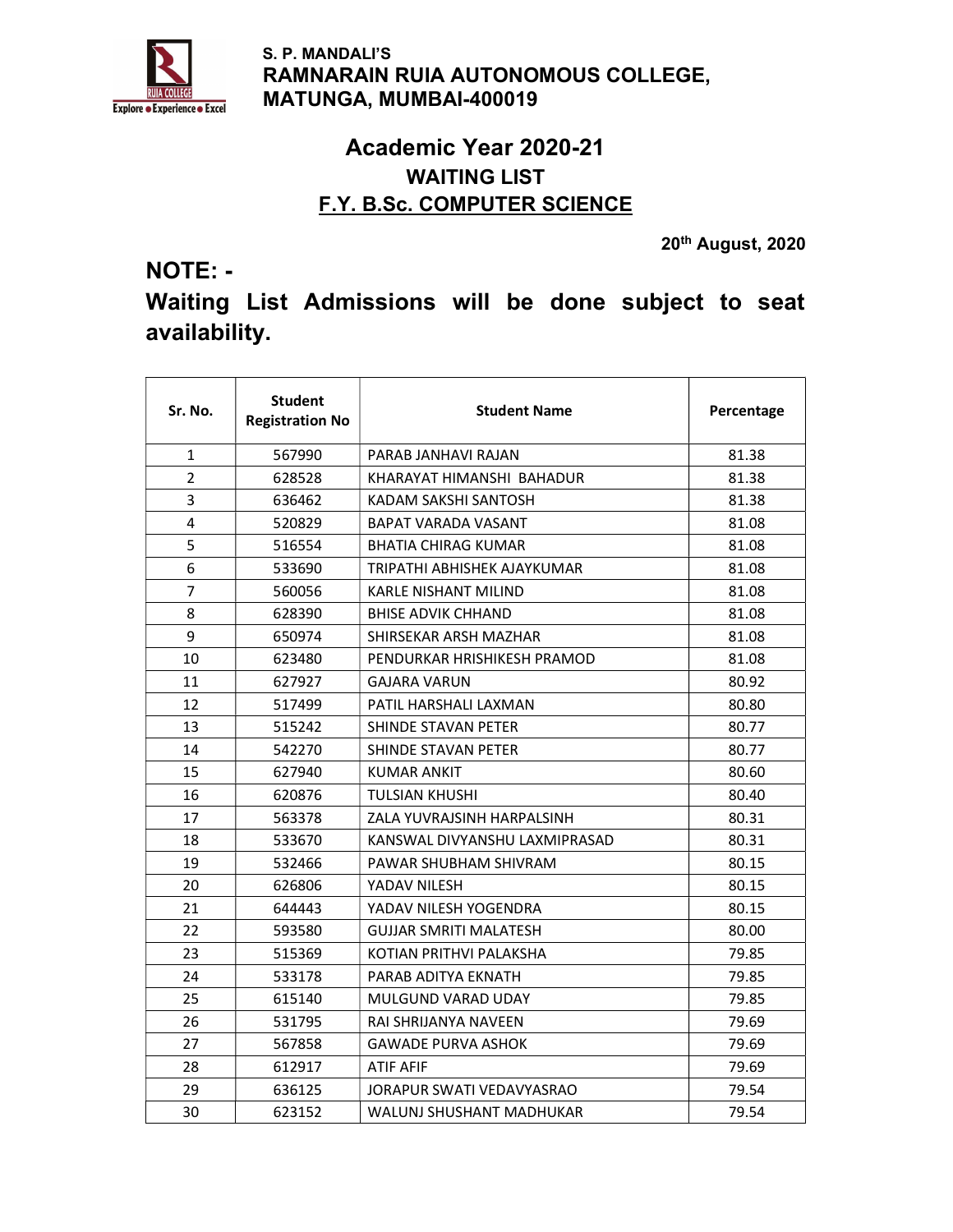

#### S. P. MANDALI'S RAMNARAIN RUIA AUTONOMOUS COLLEGE, MATUNGA, MUMBAI-400019

## Academic Year 2020-21 WAITING LIST F.Y. B.Sc. COMPUTER SCIENCE

 $\overline{\mathsf{I}}$ 

 $\overline{\phantom{a}}$ 

| Sr. No. | <b>Student</b><br><b>Registration No</b> | <b>Student Name</b>                    | Percentage |
|---------|------------------------------------------|----------------------------------------|------------|
| 31      | 627497                                   | MANCHEKAR SUJAY JAGDISH                | 79.54      |
| 32      | 530706                                   | MAAN HARKARANDEEP SINGH RAJINDER SINGH | 79.38      |
| 33      | 546644                                   | KALE PRERNA JALINDAR                   | 79.38      |
| 34      | 611173                                   | DANGE POOJA ASHOK                      | 79.38      |
| 35      | 631119                                   | <b>GAUR SANKALP RADHAKANT</b>          | 79.23      |
| 36      | 647378                                   | VISHWAKARMA DURGESH DAYARAM            | 79.23      |
| 37      | 614485                                   | ALI MANSHA FAROOQ                      | 79.08      |
| 38      | 614739                                   | BHATT HIMANSHU DAMBARDUTT              | 79.08      |
| 39      | 612513                                   | MEDHEKAR ANIKET KIRAN                  | 78.92      |
| 40      | 538779                                   | JOSHI HARSH MAKARAND                   | 78.77      |
| 41      | 574853                                   | <b>GHOSH JYOTI SONATAN</b>             | 78.77      |
| 42      | 562775                                   | D'SOUZA RENONA WARREN                  | 78.77      |
| 43      | 617496                                   | RAJ ADITI MANU                         | 78.77      |
| 44      | 635200                                   | SHILOTRI NAMAN JITENDRA                | 78.77      |
| 45      | 601156                                   | DESAI KRISH HEMANTKUMAR                | 78.62      |
| 46      | 626648                                   | MAURYA ANKIT KANCHAN                   | 78.62      |
| 47      | 629570                                   | CHOUDHARY LAXMAN GHISARAM              | 78.62      |
| 48      | 515005                                   | BERDE RUDRAKSH GAJANAN                 | 78.46      |
| 49      | 534308                                   | <b>BHANUSE PRATHAMESH VIJAY</b>        | 78.46      |
| 50      | 601457                                   | PATIL PRACHITI PRAMOD                  | 78.46      |
| 51      | 611180                                   | PILLAI GOVIND SHAJI                    | 78.46      |
| 52      | 639774                                   | PANDEY ATUL ARUN                       | 78.46      |
| 53      | 580227                                   | SHINDE AKASH NARAYAN                   | 78.31      |
| 54      | 616581                                   | KANDALGAONKAR PRATHAM PRAKASH          | 78.31      |
| 55      | 625025                                   | MHAPANKAR MRUNMAY VASANT               | 78.31      |
| 56      | 621858                                   | ALI MOHD BILAL                         | 78.15      |
| 57      | 612063                                   | SHETTY PRANAY PRALHAD                  | 78.00      |
| 58      | 599299                                   | BHOSALE BHAKTI VISHWANATH              | 78.00      |
| 59      | 610690                                   | SHETTY ASHWITA SHEKHAR                 | 77.85      |
| 60      | 615799                                   | NARAYANANKUTTY NITHIN                  | 77.85      |
| 61      | 566579                                   | <b>GUPTA SAURAV</b>                    | 77.69      |
| 62      | 625979                                   | UNNIKRISHNAN ADITYA                    | 77.69      |
| 63      | 640048                                   | <b>BHAVE ANAY ANIRUDDHA</b>            | 77.69      |
| 64      | 519537                                   | <b>JAIN KRISHI NARESH</b>              | 77.54      |
| 65      | 541668                                   | PUJARI ABHISHEK LAXMAN                 | 77.54      |
| 66      | 579750                                   | <b>VORA URMI</b>                       | 77.54      |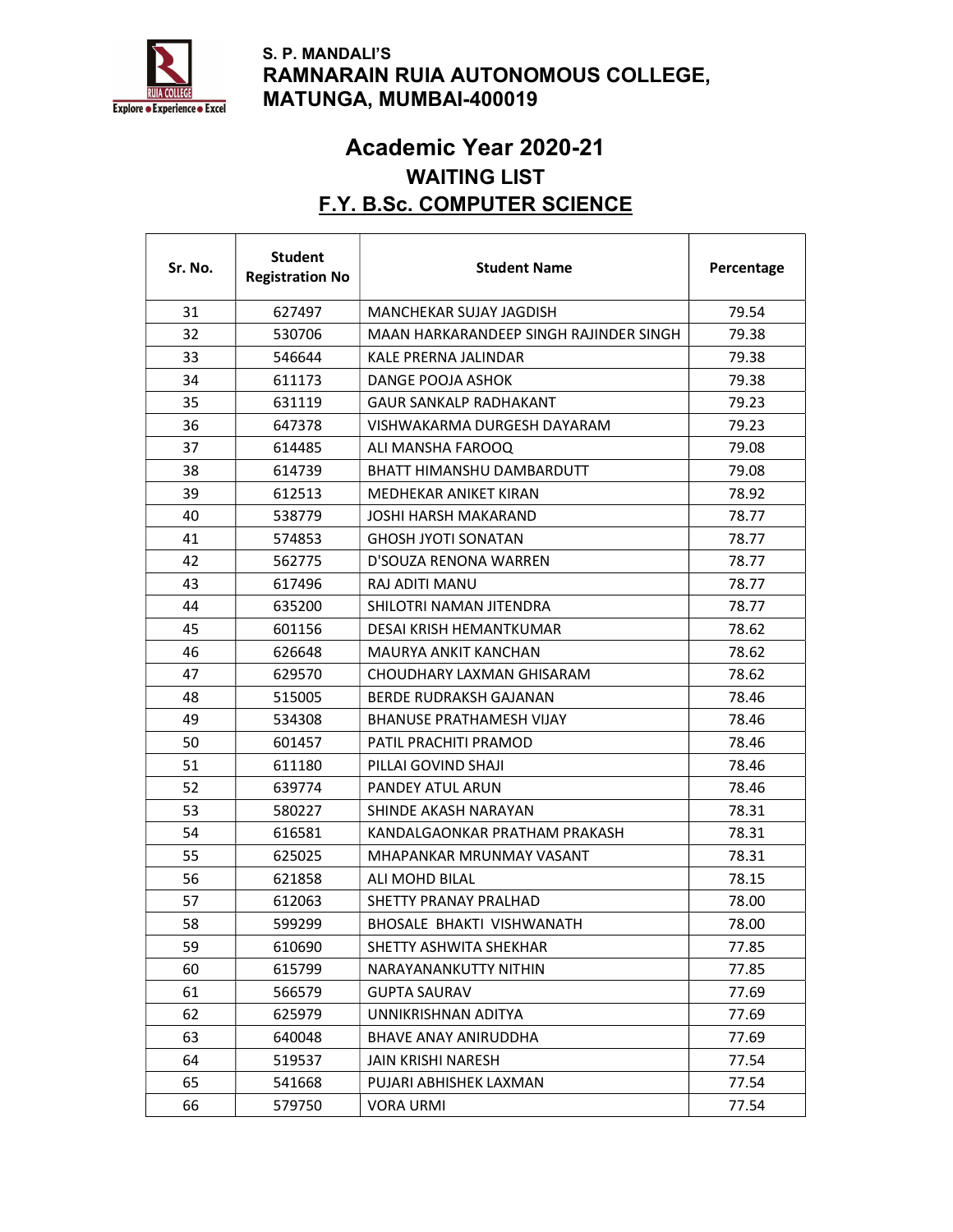

 $\Gamma$ 

⊤

#### S. P. MANDALI'S RAMNARAIN RUIA AUTONOMOUS COLLEGE, MATUNGA, MUMBAI-400019

## Academic Year 2020-21 WAITING LIST F.Y. B.Sc. COMPUTER SCIENCE

 $\top$ 

٦

Τ

| Sr. No. | <b>Student</b><br><b>Registration No</b> | <b>Student Name</b>            | Percentage |
|---------|------------------------------------------|--------------------------------|------------|
| 67      | 623683                                   | PATEL SIDDHESH PRADIP          | 77.54      |
| 68      | 621469                                   | KHERA ADITYA                   | 77.40      |
| 69      | 640587                                   | <b>GUPTA MEGHNA BHUPESH</b>    | 77.38      |
| 70      | 562952                                   | MALLAH RAGINI RAJESH           | 77.38      |
| 71      | 555770                                   | KHAN FARINA KHUSRU             | 77.38      |
| 72      | 530524                                   | <b>GURAV SANCHIT</b>           | 77.23      |
| 73      | 583776                                   | <b>GURAV SANCHIT</b>           | 77.23      |
| 74      | 624700                                   | KORDE SHREYAS GORAKHNATH       | 77.23      |
| 75      | 550368                                   | MISHRA NANDINI SHREEDHAR       | 77.23      |
| 76      | 585102                                   | WAMORKAR VIVEK SADASHIV        | 77.23      |
| 77      | 519070                                   | TIRLOTKAR JATEEN DEEPAK        | 77.08      |
| 78      | 584362                                   | THAKKER DEVANSH RAKESH         | 77.08      |
| 79      | 575118                                   | LAHARE RENUKA DILIP            | 77.08      |
| 80      | 619302                                   | <b>SHAH DEEP NITIN</b>         | 77.08      |
| 81      | 611434                                   | CHAURASIA HARSH SATYANARAYAN   | 77.00      |
| 82      | 561535                                   | <b>GHOLAP VAIBHAV RAVINDRA</b> | 76.92      |
| 83      | 576333                                   | SUVARNA VISHWAS RAGHURAM       | 76.92      |
| 84      | 565598                                   | DESAI YASH LAXMAN              | 76.92      |
| 85      | 590853                                   | TAMBITKAR AKANKSHA ANKUSH      | 76.80      |
| 86      | 629687                                   | <b>MAHTOLIA SRINIVAS</b>       | 76.80      |
| 87      | 525185                                   | PATIL AJINKYA PANKAJ           | 76.77      |
| 88      | 565312                                   | PATEL ARVIND SHAMJI            | 76.77      |
| 89      | 644842                                   | KULE SWARANGI PRASHANT         | 76.62      |
| 90      | 572253                                   | BHAVSAR VINAY AVINASH          | 76.62      |
| 91      | 554124                                   | <b>GUPTA ARYAN VIJAY</b>       | 76.62      |
| 92      | 513780                                   | <b>BHATTI AMARJYOT SINGH</b>   | 76.31      |
| 93      | 534382                                   | . ABHISHEK KUMAR               | 76.31      |
| 94      | 584266                                   | PRABHU VARAD                   | 76.31      |
| 95      | 613105                                   | DESHPANDE TEJAS SHREYAS        | 76.31      |
| 96      | 628286                                   | <b>KOYANDE ANISH KISHOR</b>    | 76.31      |
| 97      | 613366                                   | KUMBHAR GAURANG RAGHUNATH      | 76.15      |
| 98      | 544042                                   | PAWAR OJAS JAYESH              | 76.15      |
| 99      | 621149                                   | DEORUKHKAR ASHUTOSH ANAND      | 76.15      |
| 100     | 578343                                   | MISHRA SHRUTI JITENDRA KUMAR   | 76.15      |
| 101     | 526214                                   | <b>GOUDA SAINATH KARTIK</b>    | 76.00      |
| 102     | 530297                                   | JAMBHALE NINAD SURESH          | 76.00      |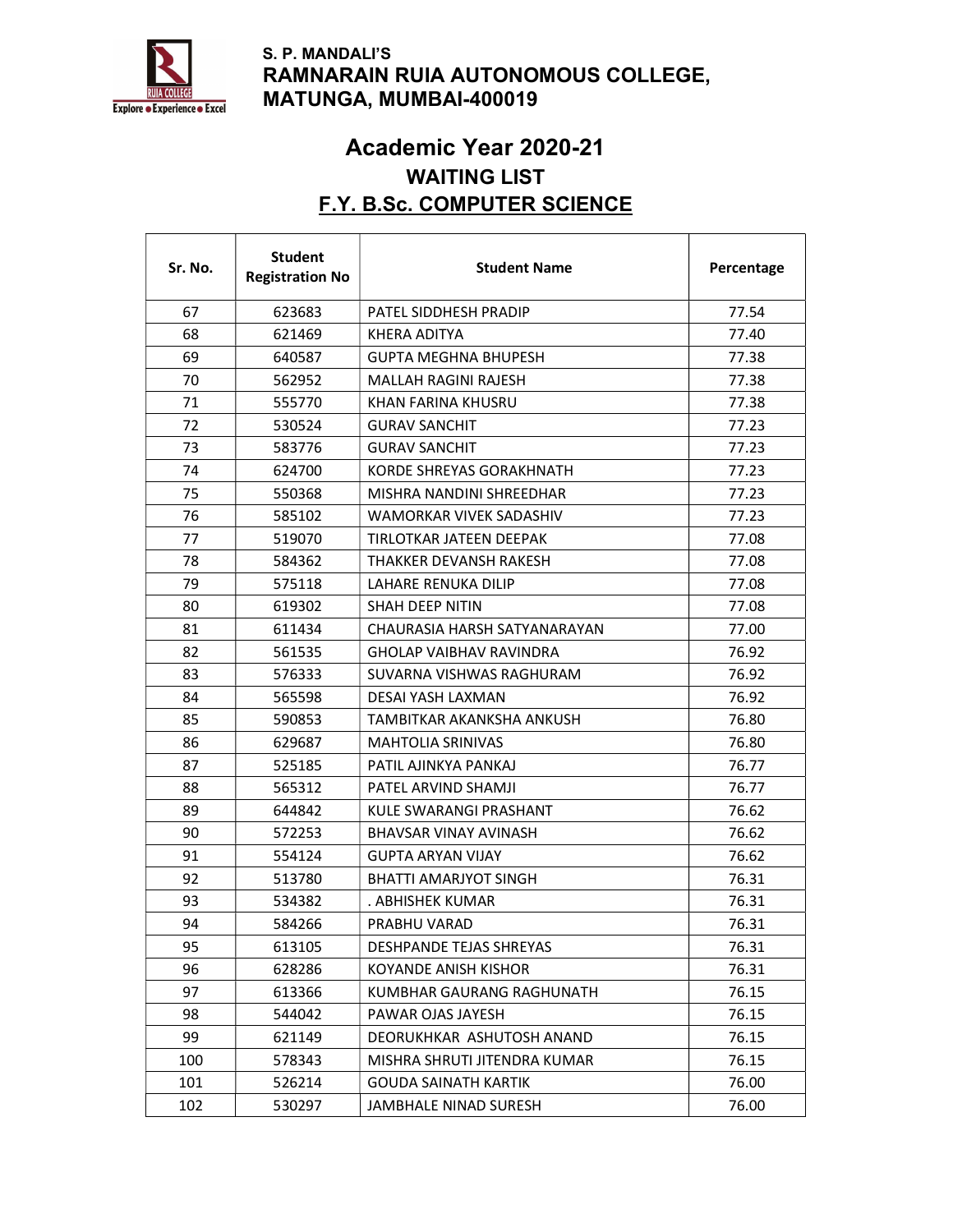

 $\mathsf{r}$ 

 $\mathbf{I}$ 

#### S. P. MANDALI'S RAMNARAIN RUIA AUTONOMOUS COLLEGE, MATUNGA, MUMBAI-400019

## Academic Year 2020-21 WAITING LIST F.Y. B.Sc. COMPUTER SCIENCE

T

 $\top$ 

٦

| Sr. No. | <b>Student</b><br><b>Registration No</b> | <b>Student Name</b>          | Percentage |
|---------|------------------------------------------|------------------------------|------------|
| 103     | 525078                                   | MULLA REHAN FIROZ            | 75.85      |
| 104     | 563152                                   | RANGANKAR GAURISH ANIL       | 75.85      |
| 105     | 602971                                   | <b>GHARAT VARUN TUSHAR</b>   | 75.85      |
| 106     | 630987                                   | PATIL ADITI AJAY             | 75.85      |
| 107     | 563719                                   | MUKADDAM MOHAMMAD TABISH     | 75.85      |
| 108     | 613853                                   | MANYAR ROSHAN SUNIL          | 75.85      |
| 109     | 532149                                   | SINGHAL PRIYANSHI LOKESH     | 75.80      |
| 110     | 564363                                   | KORGAONKAR SAKSHI RAVINDRA   | 75.69      |
| 111     | 565671                                   | YADAV PREM RAJKUMAR          | 75.69      |
| 112     | 647205                                   | RAO OMKARNATH RAMA           | 75.69      |
| 113     | 612760                                   | DHURI ROHAN MANOJ            | 75.69      |
| 114     | 624211                                   | DALVI MAYURESH RAVIKANT      | 75.69      |
| 115     | 626268                                   | DHONDE SIDDHESH RAMESH       | 75.69      |
| 116     | 527598                                   | RODDA DIPEN NARAHARI         | 75.54      |
| 117     | 528910                                   | SUBBA DEVASHISH              | 75.54      |
| 118     | 617854                                   | DIVEKAR ANJALI SUYOG         | 75.54      |
| 119     | 550385                                   | GAIKWAD OMKAR SHIRISH        | 75.23      |
| 120     | 532541                                   | RAUT PRATHAMESH BALASAHEB    | 75.23      |
| 121     | 544858                                   | THAMAKE PARNIKA SURESH       | 75.23      |
| 122     | 564774                                   | <b>GANGURDE OMKAR SHYAM</b>  | 75.23      |
| 123     | 605534                                   | PEDNEKAR RIDDHI VILAS        | 75.23      |
| 124     | 585044                                   | PATWARDHAN SHRAVANEE SANDEEP | 75.23      |
| 125     | 611700                                   | <b>WANI TEJAS HARESH</b>     | 75.08      |
| 126     | 580325                                   | GAONKADKAR SARVESH DATTARAM  | 75.08      |
| 127     | 630590                                   | HEGISTE ISHAAN NITIN         | 75.08      |
| 128     | 602222                                   | AGRAWAL JAY DEEPAK           | 75.08      |
| 129     | 549548                                   | KHILLARI HITESH DEVIDAS      | 75.00      |
| 130     | 617898                                   | DINKAR NAMRATA BHARAT        | 74.92      |
| 131     | 541956                                   | <b>GANGA PISKA MADHUKAR</b>  | 74.92      |
| 132     | 652045                                   | ANAVEKAR TEJAL SHRIDHAR      | 74.92      |
| 133     | 576959                                   | SAINI SURBHI SHASHIKANT      | 74.77      |
| 134     | 624750                                   | BIRAJDAR SHARVARI RAJPAL     | 74.77      |
| 135     | 517464                                   | RAJURKAR ANUSHKA DILIP       | 74.77      |
| 136     | 589920                                   | KHARADE PRANAV BALIRAM       | 74.77      |
| 137     | 600446                                   | HERODE ASHURAJ SANTOSH       | 74.62      |
| 138     | 576944                                   | BHATTACHERJI SUNALI NARAYAN  | 74.62      |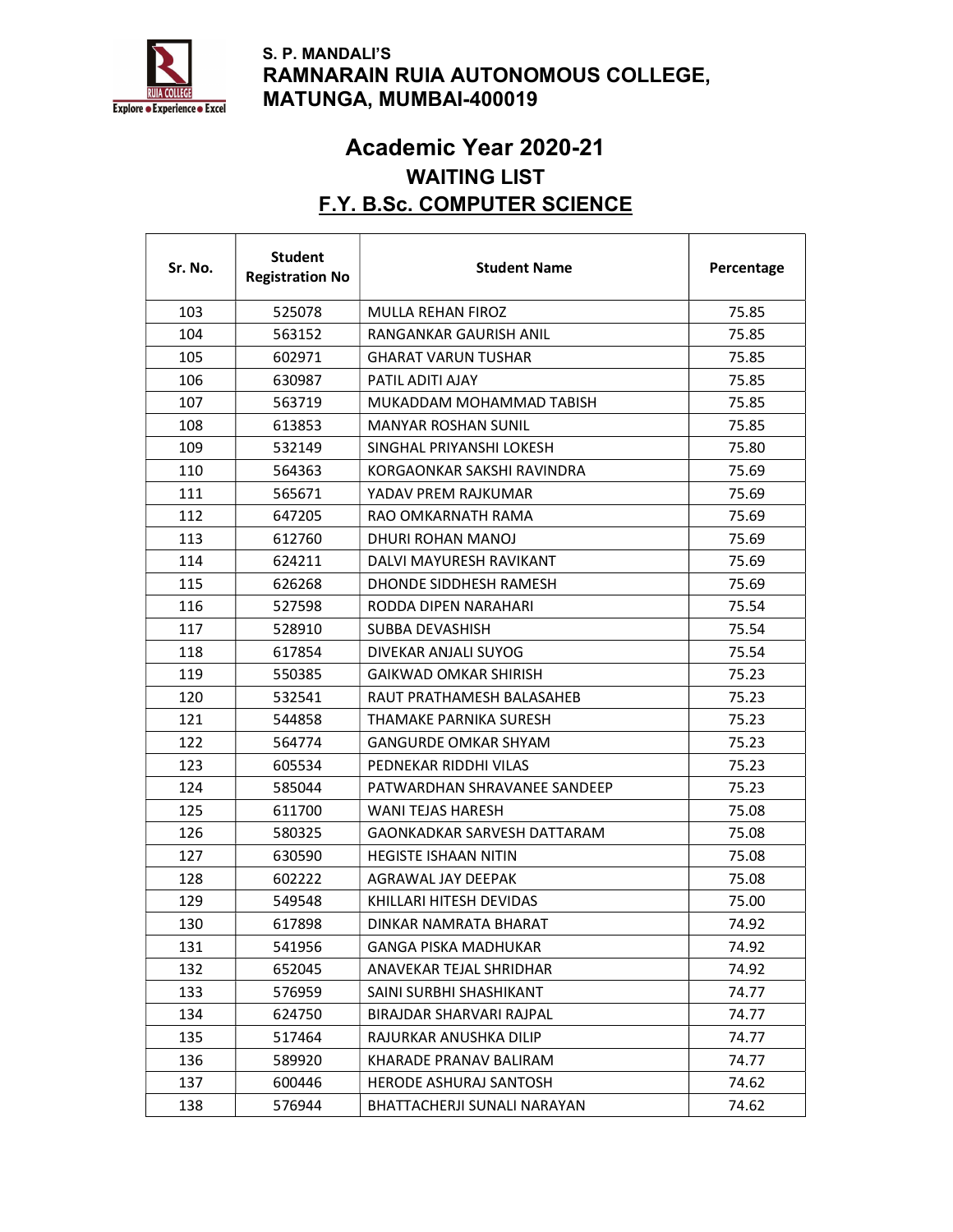

 $\mathsf{r}$ 

 $\mathbf{I}$ 

#### S. P. MANDALI'S RAMNARAIN RUIA AUTONOMOUS COLLEGE, MATUNGA, MUMBAI-400019

## Academic Year 2020-21 WAITING LIST F.Y. B.Sc. COMPUTER SCIENCE

T

 $\top$ 

٦

| Sr. No. | <b>Student</b><br><b>Registration No</b> | <b>Student Name</b>               | Percentage |
|---------|------------------------------------------|-----------------------------------|------------|
| 139     | 591653                                   | RANE SUJAY SUDHAKAR               | 74.62      |
| 140     | 617607                                   | MANJREKAR SANKET AJAY             | 74.62      |
| 141     | 613651                                   | NAIR KUNAL SANTOSH                | 74.60      |
| 142     | 555453                                   | <b>VARDHAN YASH SANJAY</b>        | 74.46      |
| 143     | 537594                                   | HINDI FKAR ADITYA BIPIN           | 74.46      |
| 144     | 521080                                   | HINDLEKAR ADITYA BIPIN            | 74.46      |
| 145     | 580526                                   | KALOYA VIDIT SANDEEP              | 74.46      |
| 146     | 579152                                   | <b>VIJI LEVIN</b>                 | 74.46      |
| 147     | 634893                                   | PADHY TUSHAR RAVINDRA             | 74.46      |
| 148     | 626251                                   | MUDALIAR AUM                      | 74.46      |
| 149     | 626866                                   | <b>GHUDE BHAKTI SHEKHAR</b>       | 74.31      |
| 150     | 519465                                   | SHIRDHANKAR SIDDHESH JITENDRA     | 74.31      |
| 151     | 630398                                   | <b>VARTAK TANVI MANOHAR</b>       | 74.31      |
| 152     | 515178                                   | NAIK SNEHA SANDESH                | 74.31      |
| 153     | 532833                                   | SHETTY ISHITA BHASKAR             | 74.31      |
| 154     | 601776                                   | MEHTA NIYATI BIMAL                | 74.31      |
| 155     | 645451                                   | SHARMA PRIYANKA KAILASH           | 74.31      |
| 156     | 610976                                   | HODAVADEKAR RUCHIRA SAMBHAJI      | 74.15      |
| 157     | 622533                                   | SAYED ANAM FATIMA MUSHTAQ         | 74.15      |
| 158     | 551947                                   | PADAYACHI KARTHIKEYAN SURESHKUMAR | 74.15      |
| 159     | 590056                                   | CHAUDHARI KSHITIJ SANJAY          | 74.00      |
| 160     | 530313                                   | PANDEY ANANT                      | 74.00      |
| 161     | 546048                                   | PRUSTY GAYATRI NARSINGHA          | 74.00      |
| 162     | 611127                                   | DUBEY ADITI ROHIT                 | 74.00      |
| 163     | 536524                                   | PRUSTY GAYATRI NARSINGHA          | 74.00      |
| 164     | 617783                                   | SINGH VAIBHAV DHARMESH            | 74.00      |
| 165     | 586111                                   | BORATE RUTUJA DATTATRAY           | 73.85      |
| 166     | 528563                                   | MUDDEBIHAL OM VENKATESH           | 73.85      |
| 167     | 541707                                   | SHAIKH MOHAMMED MAAZ ZAHID        | 73.85      |
| 168     | 644932                                   | MISHRA UMANG GAJANAND             | 73.85      |
| 169     | 514868                                   | PRAKASH DIVYA                     | 73.80      |
| 170     | 540830                                   | NATH SIMERJIT KAUR MANJIT SINGH   | 73.54      |
| 171     | 615266                                   | SAWANT MIHIR SURESH               | 73.54      |
| 172     | 601998                                   | <b>SHAIKH SABAH YUNUS</b>         | 73.54      |
| 173     | 588945                                   | SHUKLA GANESH RAJENDRA            | 73.40      |
| 174     | 615500                                   | KAMBLI PARISA PRAKASH             | 73.38      |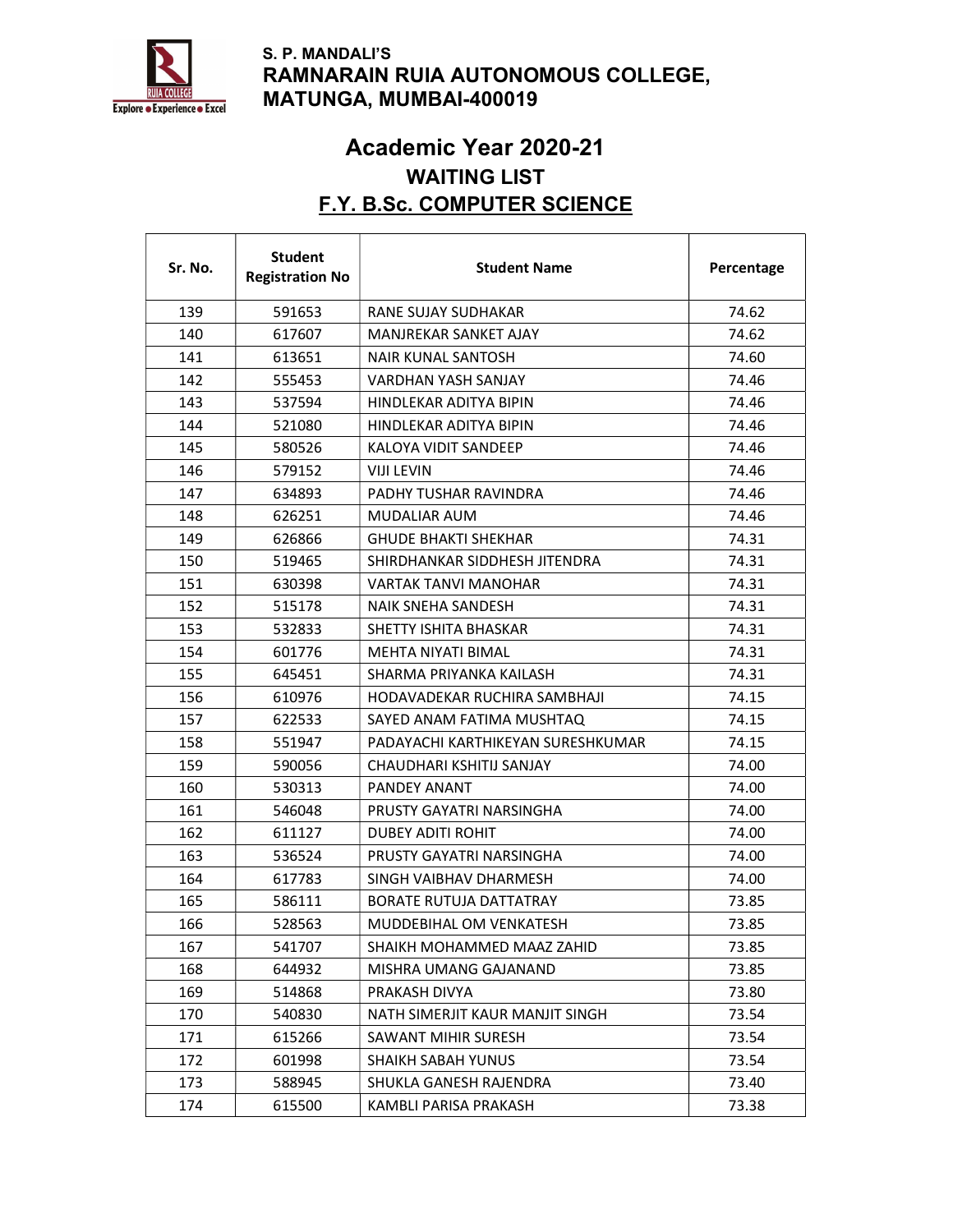

#### S. P. MANDALI'S RAMNARAIN RUIA AUTONOMOUS COLLEGE, MATUNGA, MUMBAI-400019

## Academic Year 2020-21 WAITING LIST F.Y. B.Sc. COMPUTER SCIENCE

 $\overline{\mathsf{I}}$ 

 $\overline{\phantom{a}}$ 

| Sr. No. | <b>Student</b><br><b>Registration No</b> | <b>Student Name</b>                  | Percentage |
|---------|------------------------------------------|--------------------------------------|------------|
| 175     | 644481                                   | KOPARKAR SIMRAN SANTOSH              | 73.38      |
| 176     | 539996                                   | TAPARE SAKSHI RAJESH                 | 73.23      |
| 177     | 538534                                   | PAL SOHAM                            | 73.23      |
| 178     | 614164                                   | POOJARI SHREEDHAR VARTHESHA          | 73.23      |
| 179     | 543903                                   | HOWAL AMITABH JITENDRA               | 73.08      |
| 180     | 527750                                   | <b>GHASTE ANSHUL SHAILENDRAKUMAR</b> | 73.08      |
| 181     | 516591                                   | HADKAR ISHAAN NIMISH                 | 73.08      |
| 182     | 609572                                   | MUTHARASAN SORNAVEL                  | 73.08      |
| 183     | 630208                                   | KHARCHE AMOGH VITTHAL                | 73.08      |
| 184     | 620193                                   | SHARMA VIVEK MUKTINATH               | 73.08      |
| 185     | 540513                                   | MUKADDAM AFZA S Q                    | 73.00      |
| 186     | 543088                                   | MUKADDAM AFZA S O                    | 73.00      |
| 187     | 565628                                   | SONWANE SONALI BAPU                  | 72.92      |
| 188     | 618052                                   | RANE ANUSHKA SUNIL                   | 72.92      |
| 189     | 569550                                   | <b>SHAH SRUSHTI MANISH</b>           | 72.92      |
| 190     | 603735                                   | THAKKAR KUNAL MANISH                 | 72.92      |
| 191     | 559146                                   | YESHWANTRAO JAY KISHOR               | 72.92      |
| 192     | 601409                                   | YADAV SHREYAS MANGAL                 | 72.92      |
| 193     | 602812                                   | MHETRE RUCHIKA BHAGWANT              | 72.92      |
| 194     | 532095                                   | GUPTA RAGINI RAMESH                  | 72.77      |
| 195     | 536738                                   | <b>MATHEW KEVIN JOHN</b>             | 72.77      |
| 196     | 541337                                   | SHAH TANAY SANJAY                    | 72.77      |
| 197     | 542674                                   | SHUKLA SHIVANGI GHANSHYAM            | 72.77      |
| 198     | 552861                                   | <b>GUPTA SACHIN VINOD</b>            | 72.77      |
| 199     | 600008                                   | <b>BABY JOHN</b>                     | 72.77      |
| 200     | 618555                                   | <b>GUPTA DIPALI PRAMOD</b>           | 72.77      |
| 201     | 625833                                   | MORYE VAISHNAV RAJESH                | 72.62      |
| 202     | 544818                                   | PAWAR VAIDEHI VIJAY                  | 72.62      |
| 203     | 540025                                   | <b>GHAG ATHARVA DEEPAK</b>           | 72.62      |
| 204     | 597653                                   | YADAV KOMAL JAWAHARLAL               | 72.62      |
| 205     | 572020                                   | SAWANT SHALINI SHARAD                | 72.62      |
| 206     | 619415                                   | YADAV SARVESH KUMAR MOHAN            | 72.62      |
| 207     | 611322                                   | RANE PRATIK BALKRISHNA               | 72.46      |
| 208     | 495917                                   | NILANKAR PARMARTH DATTATRAY          | 72.46      |
| 209     | 601008                                   | KHADKA KARAN                         | 72.46      |
| 210     | 524120                                   | KURNE MRUNALI GANPAT                 | 72.31      |